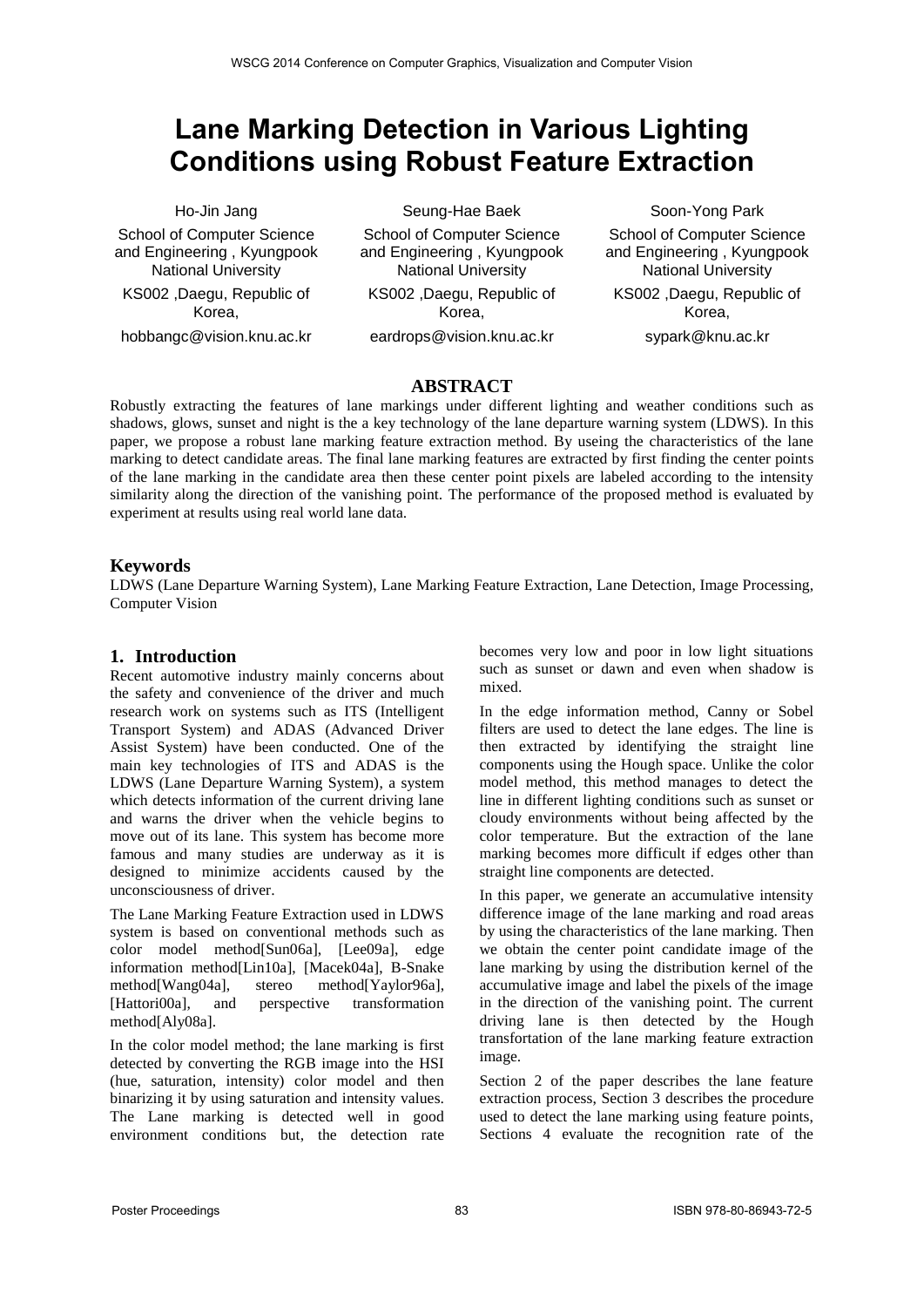proposed method through experiment results and Section 6 depicts conclusion.

#### **2. Lane Marking Feature Extraction**

In our paper, we have made three assumptions for robust lane marking feature extraction in different lighting conditions. Three assumptions are as follows.

-First, the lane marking has a constant width.

-Second, the intensity value of the lane marking area is higher than the intensity value of the road area.

-Third, the driving direction and the lane marking are parallel.

As above mentioned assumptions are invariant to light conditions; they are used to detect the candidate region of the line in LDA (Line Difference Accumulation). The center points of the candidate area are then detected in the process of LCC (Line Center Candidate) and the lane marking is detected in the LCC-R (Line Center Candidate-Refinement) process by removing the components except the detected center points. Fig. 2 shows the proposed lane marking detection procedure.



**Figure 1. Flow diagram of the proposed algorithm**

#### *2.1 Line Difference Accumulation(LDA)*

An input image is first converted into a gray image. The intensity difference of image  $I(x, y)$  and I  $(x \pm d, y)$  is calculated using Equation (1) where I  $(x, y)$  is pixel intensity and d is an offset value of x.

$$
Val(x, y) = 2 \times I(x, y) - I(x + d, y) - I(x - d, y)
$$
 (1)

After generating  $D(x, y)$  according to Equation(2); Equation (3) is used to create  $H(x,y)$  LDA image by increasing the value of d from  $d_{min}$  to  $d_{max}$ .

$$
D(x, y)
$$
  
= 
$$
\begin{cases} 0, & \text{if } (I(x, y) < I(x + d, y) \text{ or } (I(x, y) < I(x - d, y)) \\ Val(x, y), & \text{otherwise} \end{cases}
$$
 (2)

H (x, y)  
= 
$$
\sum_{d=d_{min}}^{d_{max}} D(x+d, y) + \sum_{d=d_{min}}^{d_{max}} D(x-d, y)
$$
 (3)

$$
d_{min} = \mu \times (y - V_y)
$$
  
\n
$$
d_{max} = \mu \times (y - V_y) + 3
$$
\n(4)

In Equation (4), *y* is the *y*-axis coordinate used to calculate  $d$  and  $V_v$  is the *y*-axis coordinate of the vanishing point. Even though the width of the lane marking is said to be same; the width of the lane marking in image is proportional to the *y-*axis and as a result; *d* is changed according to the *y-*axis as it is expressed in Equation  $(4)$ .  $\mu$  is a weight factor of the lane marking width, and it is determined by camera calibration.

The intensity value of the road area in the gray level image is low and the intensity value of the lane marking is high. As the intensity difference between these two values is high; it allows us to acquire a potential candidate region. In the detected  $H(x, y)$ image, one pixel can be a strong candidate of the lane marking if the intensity difference between the pixel and another pixel apart from d distance is high.



**Figure 2. Result of LDA image. (a) input image. (b) cropped input image of the red box. (c) LDA image. (d) cropped LDA image of the red box.**

Detected lane marking candidate area is shown in Figure.2 and the center point appears to have the highest intensity. As it contains the highest intensity, strong candidates can be detected without any difficulties even sunset or shadow areas contain lower intensity.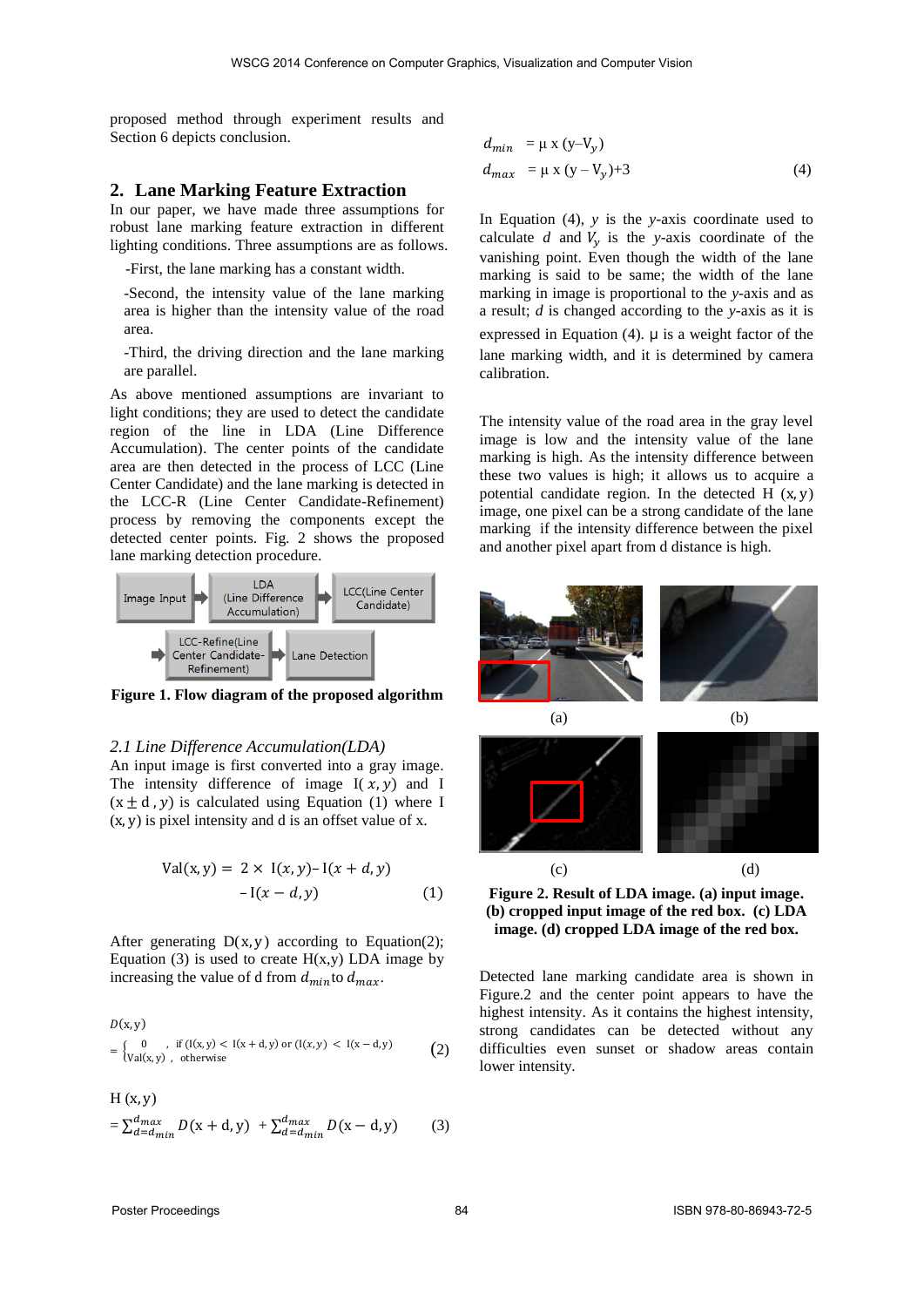#### *2.2 Line Center Candidate(LCC)*

In this section we find the center of the candidate area using the LDA (Line Difference Accumulation) image which we have detected in the previous section. An LDA image pixel gets a higher intensity value as it becomes the center point of the lane marking and it gradually decreases toward the outskirt of the lane marking. The kernel which has a distribution function of  $f(x) = 5/(5 + x^2)$ (equation (5)) inside the search range is correlated and the largest pixel of the result is assigned as the center of the line.



**Figure 3. Result of LCC image. (intensity of the image was reversed) (a) LDA image. (b) LCC image..**



**Figure 4. Distribution function,**  $f(x) = 5/(5 + x^2)$ 

$$
C(x,y) = \underset{i \in [-SearchRange, SearchRange]}{\text{argmax}} \left( \frac{1}{\sum_{j=-KernelSize}^{KernelSize} \left( \frac{5}{5+j^2} \right) * H(x + i + j, y) \right)}
$$
\n
$$
(5)
$$

SearchRange =  $\alpha$  x (y - V<sub>y</sub>) + 3 (6)

KernelSize = 
$$
\beta x (y - V_y) + 2
$$
 (7)

α and β are arbitrary constants which are determined through experimentation. KernelSize determines the size of the distribution kernel whereas SearchRange determines the search range. We set the size of the kernel and the SearchRange to be proportional to the y-axis as the pixel width of the lane marking is proportional to the y-axis. According to Eqution(5), the maximum value point of the distribution kernel in the search range is assigned as the lane center candidate. Figure.3 shows the results of the Line Center Candidate.

*2-3. Line Center Candidate Refinement (LCC-R)* The noise of the LCC image obtained in the previous section can be detected as a candidate region of the center of the lane marking.

In this section, we remove the noise of the candidate region by applying the *connected component labeling* (Figure5.) along the vanishing point direction starting from the bottom of the y-axis. In this process, if the number of connected pixels is less than five; connected area is not considered as a lane marking candidate and will be removed. Figure5 shows the labeling process. Figure.6 shows the Line Center Candidate Refinement results.





**Figure 6. Result of LCC-R image. (a) LCC image. (b) LCC-R image..**

 **(a) (b)**

#### **3. Lane Marking Detection**

In this section, we detect the lane marking by using the LCC-R image which we obtained in the previous section.

In order to detect the lane marking, we apply the Hough transform [Yu97a] to the LCC-R image. The two Hough lines which have the highest intensity value of the LDA image in the vanishing point direction are determined as the last lane markings. Figure.7 shows the results of the final lane marking detection.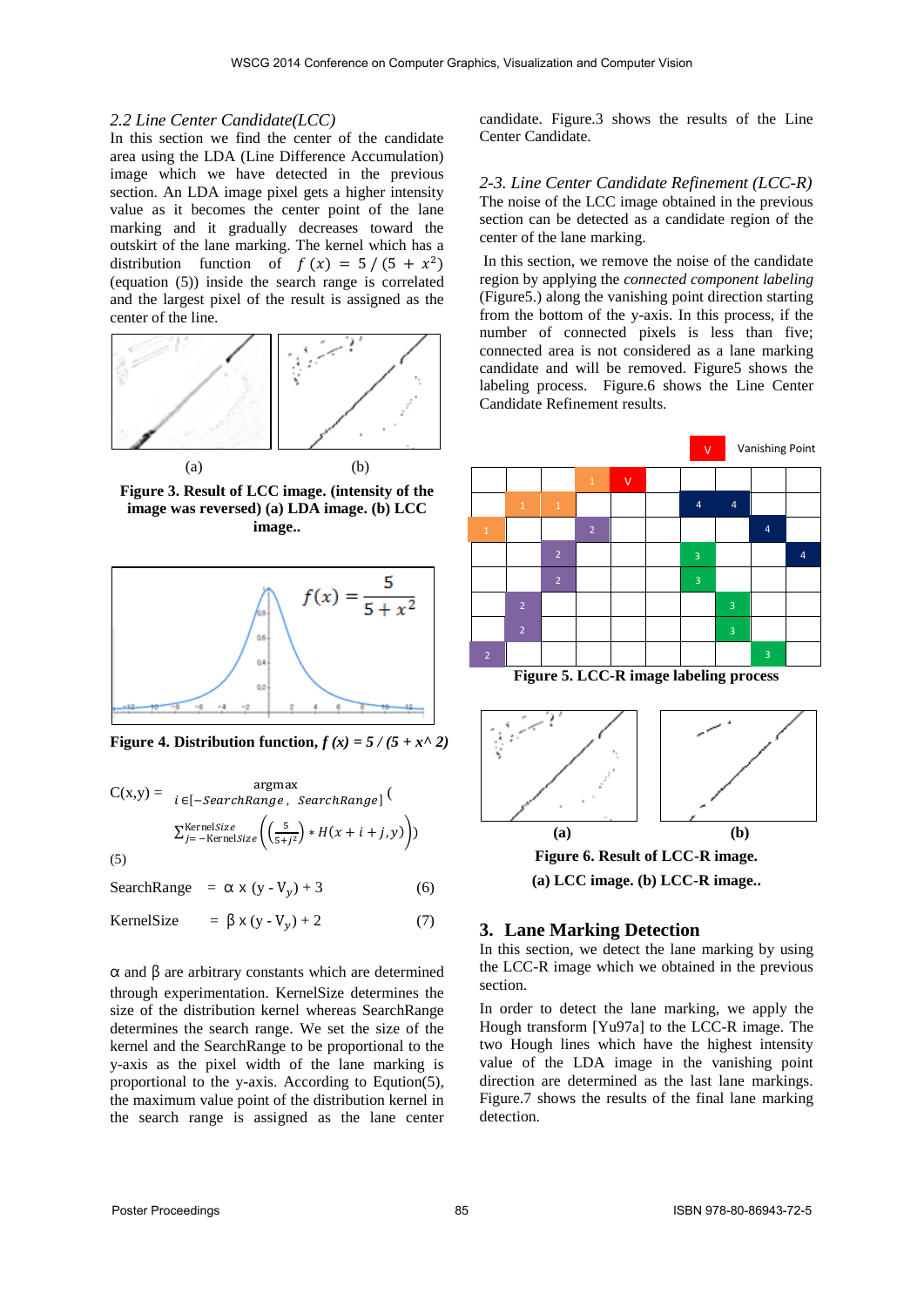

(b)

**Figure 7. Results of lane marking detection. (a) LCC-R image (b) lane marking detection image**

#### **4. Experiment**

After mounting the Pointgrey's Grasshopper2 and a lens with focal length of 8mm in the car, we performed the experiment by obtaining image at 30 fps in a  $640 \times 480$  resolution in a PC running Windows7 containing an Intel Corei5-3470 3.20GHz with a 8GB RAM.

If the Hough line is presented on the lane marking, it is assigned to the Success column. If a Hough line does not exist or presented on a non lane marking position; it is assigned to the Fail column. Figure 8 shows the results of lane feature extraction done in various lighting conditions.

|                        | Total | <b>Success</b> | Fail    | Recognition rate (%) |
|------------------------|-------|----------------|---------|----------------------|
|                        | frame | (frame)        | (frame) |                      |
| Daylight               | 1500  | 1493           | 7       | 99.53%               |
| <b>Sunset</b>          | 1200  | 1184           | 16      | 98.66%               |
| Shadow                 | 800   | 756            | 44      | 94.50%               |
| Night                  | 1200  | 1189           | 11      | 99.08%               |
| complex                | 1000  | 946            | 54      | 94.60%               |
| Total recognition rate |       |                |         | 96.27%               |

**Table 1. Recognition in various environments**

A higher overall recognition rate of 96.27% was obtained when we performed the experiment in complex environment conditions such as daylight, sunset, shadow and night.

Incorrect recognition occurs when guardrails or sidewalks are detected as they have the similar characteristics as the road lane marking.

If the paint of the line is tattered, it can be detected as noise and will be removed.

In cases of misrecognition; shadows of road side trees, buildings can be detected as the road line when the sunlight is projected parallel to the road in the same angle.

## **5. Conclusion**

A robust lane marking feature extraction method in various light conditions was proposed. In this proposed method, the LDA (Line Difference Accumulation) image was obtained by using the independent characteristics of illumination and the LCC (Line Center Candidate) image was obtained by using the intensity distribution characteristics of the lane marking which was obtained by LDA. After removing the noise from the LCC image; the strong lane marking which was invariant to different environment conditions was obtained by detecting the LCC-R image. The processing speed also can be used for real-time detection at 22.31fps as the experimental results from a variety of lighting conditions gave a very high average recognition rate of 97.94%.

# **6. ACKNOWLEDGMENT**

This research was supported by the MSIP(Ministry of Science, ICT & Future Planning), Korea, under the C-ITRC(Convergence Information Technology C-ITRC(Convergence Research Center) support program (NIPA-2014- H0401-14-1004) supervised by the NIPA(National IT Industry Promotion Agency.) and the Industrial Strategic Technology Development Program of Ministry of Trade, Industry & Energy (MOTIE, Korea) [10040927, Driver-oriented vehicle augmented reality system based on head up display for the driving safety and convenience].

# **7. Reference**

- [Sun06a] Tsung-Ying Sun ; Nat. Dong Hwa Univ., Hualien ; Shang-Jeng Tsai ; Chan, V.. Intelligent Transportation Systems Conference "HSI Color Model Based Lane-Marking Detection", Toronto, Canada, September 17-20, pp. 1168-1172, 2006.
- [Lee09a] Jin-Wook Lee ; Sch. of Internet-Media Eng., Korea Univ. of Technol. & Educ., Cheonan, South Korea ; Jae-Soo Cho , Computer Sciences and Convergence Information Technology, "Effective lane detection and tracking method using statistical modeling of color and lane edgeorientation" Dhaka, Bangladesh, Dec. 21-23, pp.1586-1591, 2009.
- [Lin10a] Qing Lin ; Dept. of Electron. Eng., Soongsil Univ., Seoul, South Korea ; Youngjoon Han ; Hernsoo Hahn , Computer Research and<br>Development, 2010 Second International Development, 2010 Second International